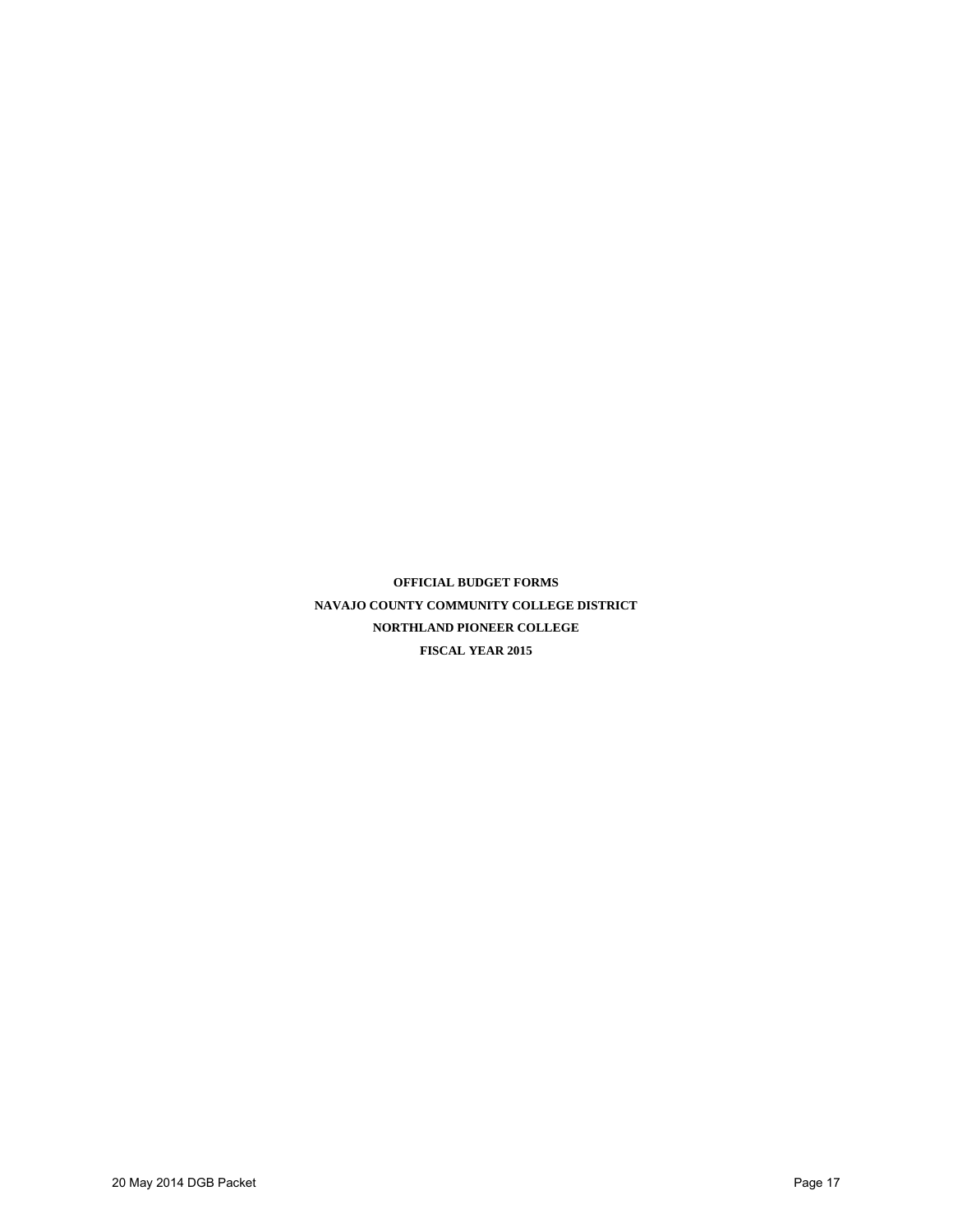## **NAVAJO COUNTY COMMUNITY COLLEGE DISTRICT NORTHLAND PIONEER COLLEGE BUDGET FOR FISCAL YEAR 2015 SUMMARY OF BUDGET DATA**

|      |                |                                                                                                                                               |                                                                       |                                                                             |                           | <b>Increase/Decrease</b><br>From Budget 2014<br>To Budget 2015 |                                         |
|------|----------------|-----------------------------------------------------------------------------------------------------------------------------------------------|-----------------------------------------------------------------------|-----------------------------------------------------------------------------|---------------------------|----------------------------------------------------------------|-----------------------------------------|
|      |                |                                                                                                                                               | <b>Budget</b><br>2015                                                 | <b>Budget</b><br>2014                                                       |                           | Amount                                                         | $\frac{6}{6}$                           |
| I.   |                | <b>CURRENT GENERAL AND PLANT FUNDS</b>                                                                                                        |                                                                       |                                                                             |                           |                                                                |                                         |
|      | А.             | Expenditures:<br><b>Current General Fund</b><br>Unexpended Plant Fund<br>Retirement of Indebtedness Plant Fund                                | 25,827,253<br>S<br>7,775,400                                          | \$<br>25,432,135<br>12,199,300                                              | \$                        | 395,118<br>(4,423,900)                                         | 1.6%<br>$-36.3%$                        |
|      |                | TOTAL                                                                                                                                         | 33,602,653                                                            | 37,631,435                                                                  |                           | (4,028,782)                                                    | $-10.7%$                                |
|      | <b>B.</b>      | Expenditures Per Full-Time Student Equivalent (FTSE):<br>Current General Fund<br>Unexpended Plant Fund<br>Projected FTSE Count                | 12,914 /FTSE<br>\$<br>3,888 / FTSE<br>2,000                           | \$<br>11,560 / FTSE<br>\$<br>2,200                                          | \$<br>$5,545$ /FTSE<br>\$ | 1.354 / FTSE<br>$(1,657)$ /FTSE                                | 11.7%<br>$-29.9%$                       |
| П.   |                | TOTAL ALL FUNDS ESTIMATED PERSONNEL COMPENSATION                                                                                              |                                                                       |                                                                             |                           |                                                                |                                         |
|      |                | <b>Employee Salaries and Hourly Costs</b><br><b>Retirement Costs</b><br><b>Healthcare Costs</b><br><b>Other Benefit Costs</b><br><b>TOTAL</b> | 14,555,000<br>S.<br>1,579,000<br>1,528,000<br>1,337,000<br>18.999.000 | \$<br>14,006,000<br>1,623,000<br>1,443,000<br>1,310,000<br>\$<br>18,382,000 | \$                        | 549,000<br>(44,000)<br>85,000<br>27,000<br>617,000             | 3.9%<br>$-2.7%$<br>5.9%<br>2.1%<br>3.4% |
| III. |                | SUMMARY OF PRIMARY AND SECONDARY PROPERTY TAX LEVIES AND RATES                                                                                |                                                                       |                                                                             |                           |                                                                |                                         |
|      | А.             | Amount Levied:<br>Primary Tax Levy<br>Secondary Tax Levy<br><b>TOTAL LEVY</b>                                                                 | 14,035,753<br>14.035.753                                              | \$<br>13,341,335<br>13.341.335                                              | \$<br>\$                  | 694.418<br>694.418                                             | 5.2%<br>5.2%                            |
|      | $\mathbf{B}$ . | Rates Per \$100 Net Assessed Valuation:<br>Primary Tax Rate<br>Secondary Tax Rate<br><b>TOTAL RATE</b>                                        | 1.6610<br>1.6610                                                      | 1.4769<br>1.4769                                                            |                           | 0.1841<br>0.1841                                               | 12.5%<br>12.5%                          |
| IV.  |                | MAXIMUM ALLOWABLE PRIMARY PROPERTY TAX LEVY FOR FISCAL YEAR 2015 PURSUANT TO A.R.S. §42-17051                                                 |                                                                       |                                                                             |                           | \$.                                                            | 14,035,753                              |

V. AMOUNT RECEIVED FROM PRIMARY PROPERTY TAXES IN FISCAL YEAR 2014 IN EXCESS OF THE MAXIMUM ALLOWABLE AMOUNT AS CALCULATED PURSUANT TO A.R.S. §42-17051

\$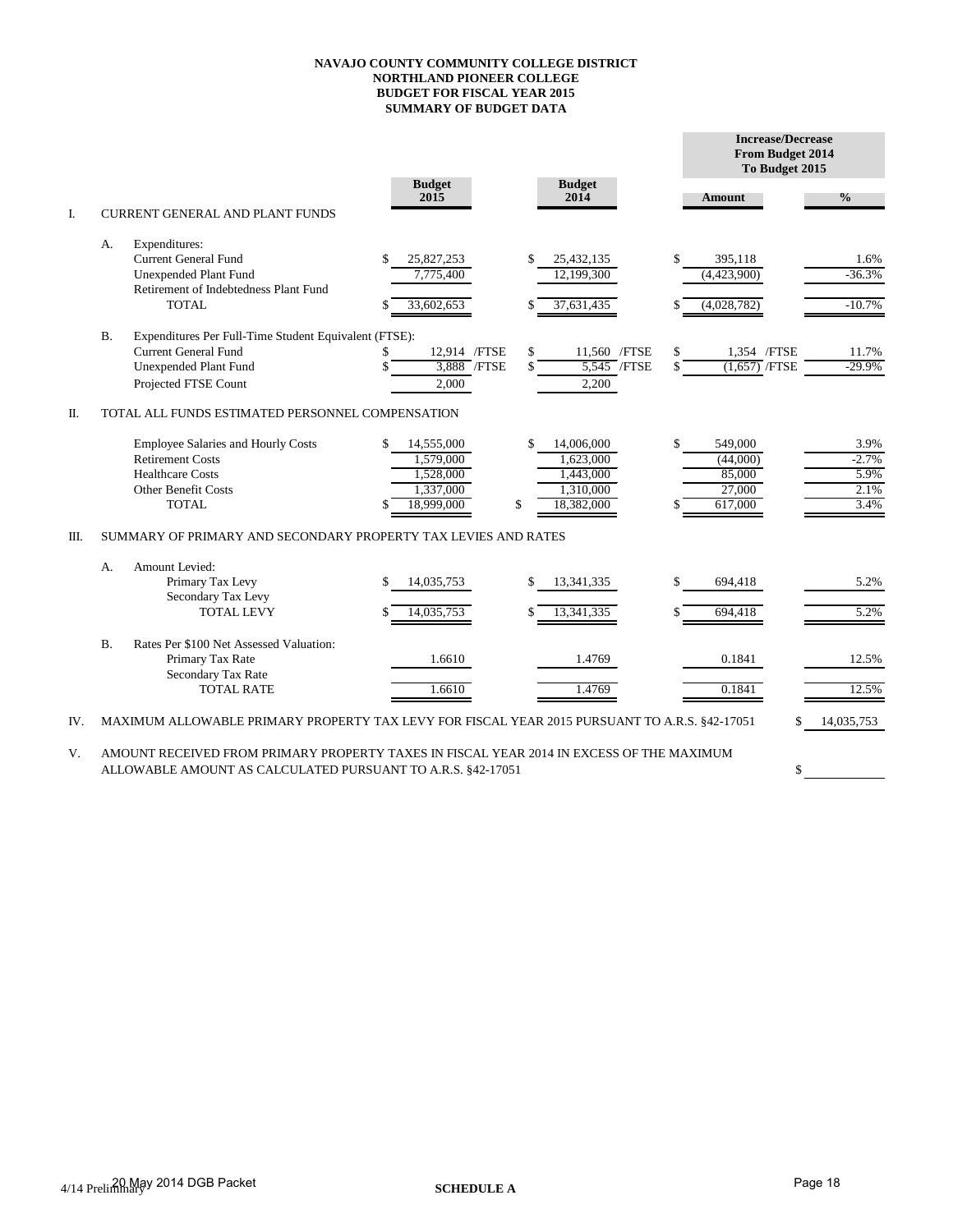## **NAVAJO COUNTY COMMUNITY COLLEGE DISTRICT NORTHLAND PIONEER COLLEGE BUDGET FOR FISCAL YEAR 2015 RESOURCES**

|                                               | <b>CURRENT FUNDS</b>  |  |                    |  |            | <b>PLANT FUNDS</b> |              |       |                |       |              | $\%$      |
|-----------------------------------------------|-----------------------|--|--------------------|--|------------|--------------------|--------------|-------|----------------|-------|--------------|-----------|
|                                               | Restricted<br>General |  | Auxiliary          |  | Unexpended | Retirement of      | Other        | Total |                | Total |              |           |
|                                               | Fund                  |  | Fund               |  | Fund       | Plant Fund         | Indebtedness | Funds | All Funds      |       | All Funds    | Increase/ |
|                                               | 2015                  |  | 2015               |  | 2015       | 2015               | 2015         | 2015  | 2015           |       | 2014         | Decrease  |
| <b>BEGINNING BALANCES-July 1*</b>             |                       |  |                    |  |            |                    |              |       |                |       |              |           |
| Restricted                                    |                       |  | 700,000            |  |            |                    |              |       | 700,000        |       | 700,000      |           |
| Unrestricted                                  | 32,000,000            |  | 900,000            |  |            | 13,400,000         |              |       | 46,300,000     |       | 42,654,000   | 8.5%      |
| <b>Total Beginning Balances</b>               | 32,000,000            |  | 1,600,000          |  |            | 13,400,000         |              |       | 47,000,000     |       | 43,354,000   | 8.4%      |
|                                               |                       |  |                    |  |            |                    |              |       |                |       |              |           |
| <b>REVENUES AND OTHER INFLOWS</b>             |                       |  |                    |  |            |                    |              |       |                |       |              |           |
| <b>Student Tuition and Fees</b>               |                       |  |                    |  |            |                    |              |       |                |       |              |           |
| <b>General Tuition</b>                        | $2,700,000$ \$        |  |                    |  |            |                    |              |       | 2,700,000      |       | 2,955,000    | $-8.6%$   |
| <b>Out-of-District Tuition</b>                |                       |  |                    |  |            |                    |              |       |                |       |              |           |
| Out-of-State Tuition                          | 100,000               |  |                    |  |            |                    |              |       | 100,000        |       | 100,000      |           |
| <b>Student Fees</b>                           | 700,000               |  |                    |  |            |                    |              |       | 700,000        |       | 700,000      |           |
| Tuition and Fee Remissions or Waivers         | 1,000,000             |  |                    |  |            |                    |              |       | 1,000,000      |       | 1,000,000    |           |
| <b>State Appropriations</b>                   |                       |  |                    |  |            |                    |              |       |                |       |              |           |
| Maintenance Support                           | 1,618,200             |  |                    |  |            |                    |              |       | 1,618,200      |       | 1,646,600    | $-1.7%$   |
| <b>Equalization Aid</b>                       | 5,283,300             |  |                    |  |            |                    |              |       | 5,283,300      |       | 5,514,200    | $-4.2%$   |
| Capital Support                               |                       |  |                    |  |            | 375,400            |              |       | 375,400        |       | 199,300      | 88.4%     |
| <b>Property Taxes</b>                         |                       |  |                    |  |            |                    |              |       |                |       |              |           |
| Primary Tax Levy                              | 14,035,753            |  |                    |  |            |                    |              |       | 14,035,753     |       | 13,341,335   | 5.2%      |
| Secondary Tax Levy                            |                       |  |                    |  |            |                    |              |       |                |       |              |           |
| Gifts, Grants, and Contracts                  | 1,800,000             |  | 6,000,000          |  |            |                    |              |       | 7,800,000      |       | 7,600,000    | 2.6%      |
| Sales and Services                            |                       |  |                    |  |            |                    |              |       |                |       |              |           |
| <b>Investment Income</b>                      | 140,000               |  |                    |  |            |                    |              |       | 140,000        |       | 125,000      | 12.0%     |
| <b>State Shared Sales Tax</b>                 |                       |  | 400,000            |  |            |                    |              |       | 400,000        |       | 400,000      |           |
| <b>Other Revenues</b>                         | 200,000               |  |                    |  | 500,000    |                    |              |       | 700,000        |       | 606,000      | 15.5%     |
| Proceeds from Sale of Bonds                   |                       |  |                    |  |            |                    |              |       |                |       |              |           |
| <b>Total Revenues and Other Inflows</b>       | 27,577,253            |  | 6,400,000          |  | 500,000    | 375,400            |              |       | 34,852,653     |       | 34, 187, 435 | 1.9%      |
|                                               |                       |  |                    |  |            |                    |              |       |                |       |              |           |
| <b>TRANSFERS</b>                              |                       |  |                    |  |            |                    |              |       |                |       |              |           |
| Transfers In                                  |                       |  | 600,000            |  | 150,000    | 2,000,000          |              |       | 2,750,000      |       | 2,750,000    |           |
| (Transfers Out)                               | (2,750,000)           |  |                    |  |            |                    |              |       | (2,750,000)    |       | (2,750,000)  |           |
| <b>Total Transfers</b>                        | (2,750,000)           |  | 600,000            |  | 150,000    | 2,000,000          |              |       |                |       |              |           |
|                                               |                       |  |                    |  |            |                    |              |       |                |       |              |           |
| Less:                                         |                       |  |                    |  |            |                    |              |       |                |       |              |           |
| Governing Board Designations                  | (18,086,373)          |  | (1,600,000)        |  |            |                    |              |       | (19,686,373)   |       | (27,955,700) | $-29.6%$  |
| Policy 1924 - Cash Reserve                    | (12, 913, 627)        |  |                    |  |            |                    |              |       | (12, 913, 627) |       |              |           |
| Policy 1926 - Future Capital Reserve          |                       |  |                    |  |            | (8,000,000)        |              |       | (8,000,000)    |       |              |           |
|                                               |                       |  |                    |  |            |                    |              |       |                |       |              |           |
|                                               |                       |  |                    |  |            |                    |              |       |                |       |              |           |
| Total Resources Available for the Budget Year | 25,827,253 \$         |  | $7,000,000$ \ \ \$ |  | 650,000    | 7,775,400          | \$           |       | 41,252,653     | 1\$   | 49,585,735   | $-16.8%$  |

\*These amounts exclude amounts not in spendable form (i.e., prepaids, inventories, and capital assets) or amounts legally or contractually required to be maintained intact.